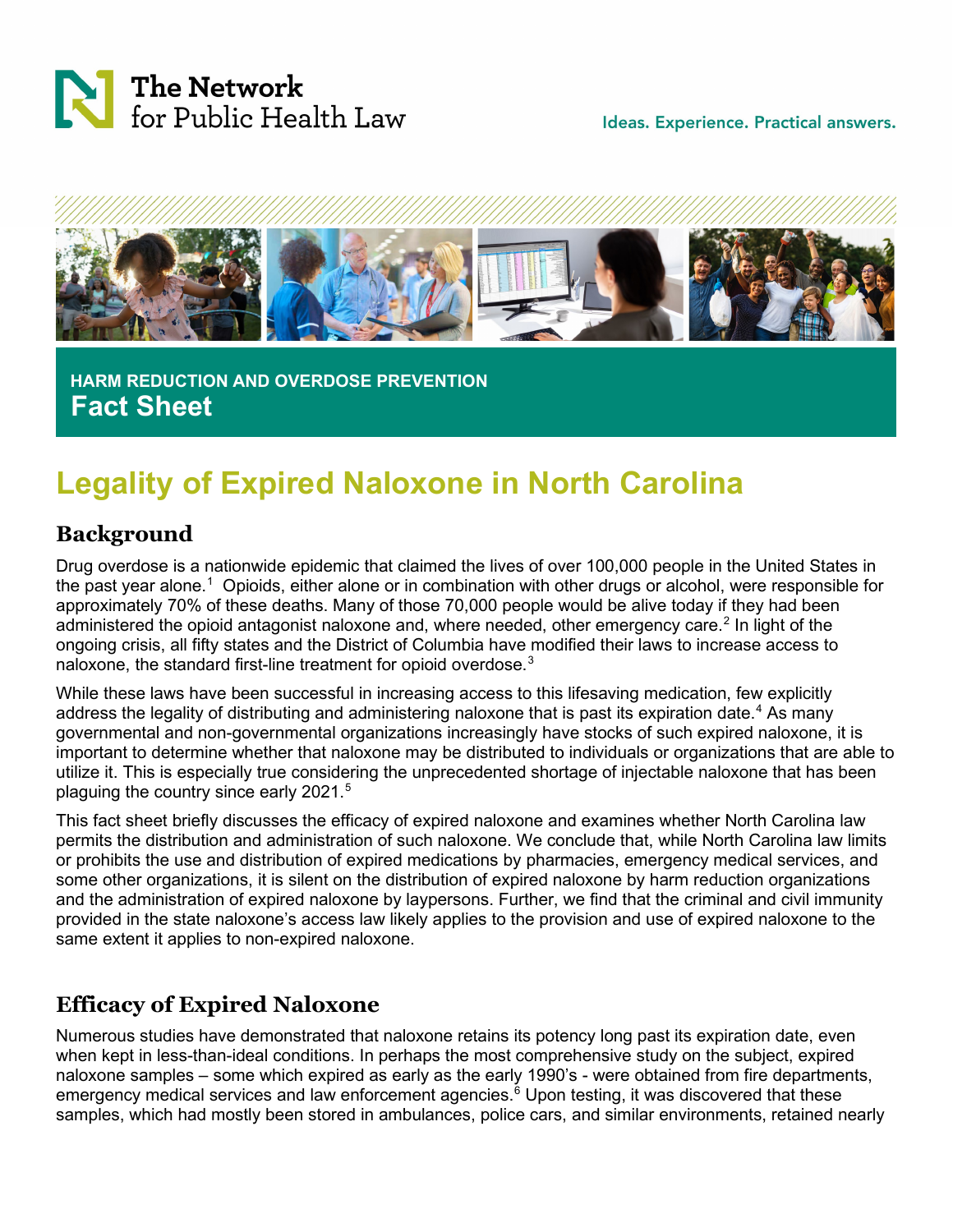all of their active ingredient even after nearly 30 years in storage. Only one sample, which was more than 25 years past its expiration date, had fallen to below 90% of its original strength.<sup>[7](#page-3-6)</sup>

While that study was conducted with naloxone vials designed for injection with a needle and syringe, similar results have been obtained with Evzio, an auto-injector device, and Narcan, a nasal spray. Testing on several of these products that were at least one year past their listed expiration date revealed that they all retained greater than 100% of their labeled naloxone concentration. The researchers who conducted that study noted that the data suggests "extending the shelf life of these products" to "aid in avoiding the significant expense of replacing them every two years and also increase the availability" of naloxone in communities.  $8$ 

Even extremes of heat and cold seem to do little to impact the efficacy of naloxone. In another study, ampoules of naloxone were cycled through repeated heating and cooling cycles for 28 days. These samples, which had been either repeatedly cooled to around -70 degrees Fahrenheit or heated to around 176 degrees Fahrenheit, "remained at comparable concentrations as ampoules stored at room temperature." <sup>[9](#page-3-8)</sup>

#### **Summary of Relevant North Carolina Law**

North Carolina has taken several steps to increase access to naloxone. First, North Carolina law permits practitioners, if acting in good faith and with reasonable care, to prescribe naloxone directly or by standing order to a person at risk of overdose or a family member, friend, or other person in a position to help a person at risk of overdose.<sup>[10](#page-3-9)</sup> The state health director may issue a statewide standing order for naloxone to be dispensed to those individuals,  $11$  and has done so.  $12$ 

A practitioner acting in good faith and with reasonable care may also prescribe naloxone, directly or by standing order, to "any governmental or non-governmental organization" for that organization to distribute naloxone to a person at risk of overdose or another person at risk of experiencing an opiate-related overdose.<sup>[13](#page-3-12)</sup> Pharmacists may dispense naloxone to these individuals and organizations.<sup>[14](#page-3-13)</sup> Any person who lawfully obtains naloxone may administer it, using reasonable care, to someone they believe in good faith is experiencing an overdose.<sup>[15](#page-3-14)</sup>

An organization that is permitted to obtain naloxone under the law is permitted to distribute that naloxone via a standing order so long as basic instruction and information on how to administer the medication is included.<sup>[16](#page-3-15)</sup> The state Division of Public Health has created a Naloxone Distribution Toolkit that includes best practices for such distribution as well as examples of standing orders for both dispensing to an individual and distribution by an organization.<sup>[17](#page-3-16)</sup> A practitioner who prescribes naloxone, a pharmacist who dispenses it, a person who administers it, the state health director who issues a standing order for it, and any agency or organization that distributes naloxone as authorized by the law are all immune from civil or criminal liability.<sup>[18](#page-3-17)</sup> Finally, North Carolina's syringe services program (SSP) law requires that SSPs offer access to naloxone kits or referrals to programs that provide access to naloxone.<sup>[19](#page-3-18)</sup>

North Carolina law does contain several provisions explicitly related to expired and out of date medications. For example, regulations governing adult care homes,<sup>[20](#page-3-19)</sup> family care homes,<sup>[21](#page-3-20)</sup> nursing homes,<sup>22</sup> and residential childcare facilities<sup>[23](#page-3-22)</sup> require the disposal or return of expired drugs. Licensed EMS providers are required to have protocols in place that "assure that supplies and medications are not used beyond the expiration date."<sup>[24](#page-3-23)</sup> The state's drug depository program, which permits the donation of unused drugs, supplies, and medical devices to uninsured and underinsured patients in the state, requires participating pharmacies or free clinics to only accept and dispense drugs that have not reached their expiration date.<sup>[25](#page-4-0)</sup>

**Page 2** The Board of Pharmacy has also promulgated several regulations related to expired drugs. For example, the pharmacist-manager of a pharmacy is required to "separate from the dispensing stock all drug products more than six months out of date."[26](#page-4-1) Each pharmacy in North Carolina must register every year with the Board, and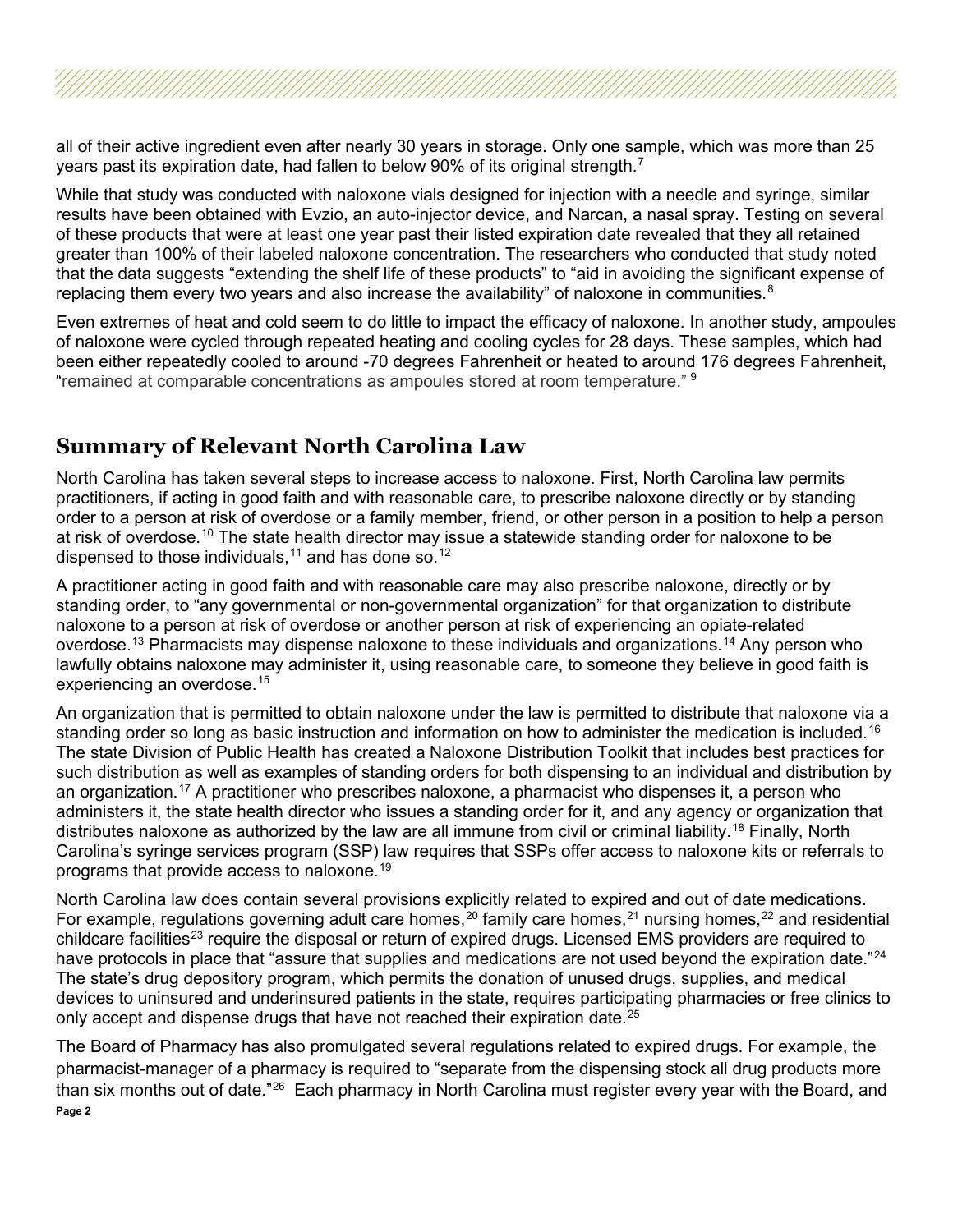registered pharmacies must "develop and implement policies and procedures to ensure that all out-dated … drugs ... are destroyed or disposed of so as to render them unusable."<sup>[27](#page-4-2)</sup> The label of dispensed prescription drugs is required to include the expiration date of the drug. $^{28}$  $^{28}$  $^{28}$ 

### **Legal Analysis**

North Carolina law imposes several restrictions on the acquisition, distribution, storage, and use of expired medications, including naloxone. However, these restrictions apply only to specific entities such as pharmacies, EMS providers, and other regulated facilities. There are no laws prohibiting the distribution of expired naloxone from harm reduction organizations and similar outlets.

While there are no relevant cases on the question, due to the demonstrated negative consequences associated with opioid overdose and the strong evidence that naloxone, even when expired, reverses the effects of opioids, it is likely that the civil and criminal immunity provisions of the naloxone access law would apply to expired naloxone to the same extent that they apply to non-expired naloxone.<sup>[29](#page-4-4)</sup> Further, it is likely that a person who received naloxone via prescription or standing order would be protected from civil and criminal liability for administering expired naloxone.

#### **Conclusion**

Certain regulated facilities in North Carolina, including pharmacies, are prohibited from using or dispensing expired medications, including naloxone. However, no law prevents harm reduction organizations from distributing expired naloxone to the same extent they are permitted to distribute non-expired naloxone, and laypeople who possess expired naloxone can likely administer it in the event of an overdose without fear of legal sanctions.

#### **SUPPORTERS**



Robert Wood Johnson Foundation

**Support for the Network provided by the Robert Wood Johnson Foundation. The views expressed in this document do not necessarily reflect the views of the Foundation.**

**This document was developed by Amy Lieberman, JD and Corey Davis, JD, MSPH at the Network for Public Health Law's Harm Reduction Legal Project [\(harmreduction@networkforphl.org\)](mailto:harmreduction@networkforphl.org) in January 2022. The legal information provided in this document does not constitute legal advice or legal representation. For legal advice, please consult specific legal counsel.**

**January 2022**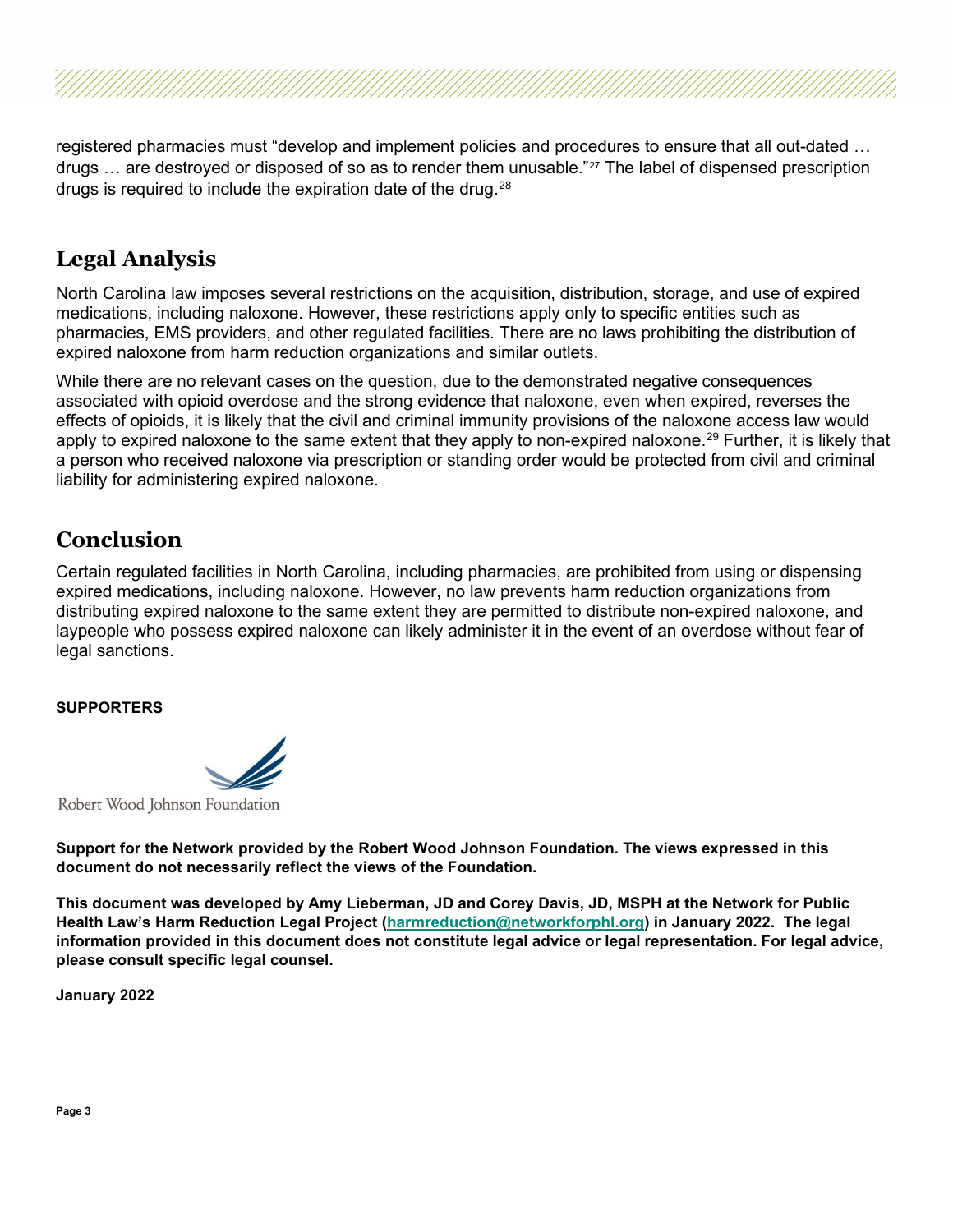- <span id="page-3-0"></span><sup>1</sup> National Center for Health Statistics. Vital Statistics Rapid Release: Provisional Drug Overdose Death Counts. 2021; [https://www.cdc.gov/nchs/nvss/vsrr/drug-overdose-data.htm.](https://www.cdc.gov/nchs/nvss/vsrr/drug-overdose-data.htm) AccessedJanuary 18, 2022.
- <span id="page-3-1"></span><sup>2</sup> Opioid overdose is caused by excessive depression of the respiratory and central nervous systems. Naloxone, a κ- and δ, and μ-opioid receptor competitive antagonist, works by displacing opioids from these receptors, thereby reversing their depressant effect. *See* Chamberlain JM, Klein BL. A comprehensive review of naloxone for the emergency physician. *Am J Emerg Med.* 1994;12(6):650-660.
- <span id="page-3-2"></span><sup>3</sup> For a comprehensive list of state naloxone access laws, *see* Network for Public Health Law, Legal Interventions to Reduce Overdose Mortality: Naloxone Access Laws. [https://www.networkforphl.org/wp-content/uploads/2021/04/NAL-](https://www.networkforphl.org/wp-content/uploads/2021/04/NAL-FINAL-4-12.pdf)[FINAL-4-12.pdf.](https://www.networkforphl.org/wp-content/uploads/2021/04/NAL-FINAL-4-12.pdf)
- <span id="page-3-3"></span><sup>4</sup> Colorado is a notable exception. There, state law explicitly extends immunity protections to individuals who furnish or administer expired naloxone. *See* Colo. Rev. Stat. § 13-21-108.7(3)(a); Colo. Rev. Stat. § 18-1-712(2)(a). The Colorado Consortium for Prescription Drug Abuse Prevention has created an Expired Naloxone Program toolkit that walks agencies through the process of donating expired naloxone. *See* Colorado Consortium for Prescription Drug Abuse Prevention, Expired Naloxone Donation program, https://corxconsortium.org/projects/expired-naloxone/.
- <span id="page-3-4"></span><sup>5</sup> *See* Kornfeld M. Affordable naloxone is running out, creating a perfect storm for more overdose deaths, activists say. *Washington Post.* August 11, 2021, *available at* https://www.washingtonpost.com/health/2021/08/11/naloxone-demand/.
- <span id="page-3-5"></span><sup>6</sup> Pruyn S, Frey J, Baker B, et al. Quality Assessment of Expired Naloxone Products from First-Responders' Supplies. *Prehosp Emerg Care.* 2019;23(5):647-653.
- <span id="page-3-6"></span> $7$  The potency of that sample, which expired in May 1992, was approximately 89% of that when it was new.
- <span id="page-3-7"></span>8 Mohammad Hossain, et al., Evaluation of Chemical Stability of Naloxone Products beyond Their Labeled Expiration Dates, American Association of Pharmaceutical Scientists presentation at PharmSci 360 Conference (November 6, 2018).
- <span id="page-3-8"></span><sup>9</sup> The study reported the temperatures in Celsius (-20 and 80 degrees Celsius). Lai D, Pham AT, Nekkar Rao PP, Beazely MA. The effects of heat and freeze-thaw cycling on naloxone stability. *Harm Reduct J.* 2019;16(1):17. Similar results were obtained from a previous study. *See* Johansen RB, Schafer NC, Brown PI. Effect of extreme temperatures on drugs for prehospital ACLS. *Am J Emerg Med.* 1993;11(5):450-452.
- <span id="page-3-9"></span><sup>10</sup> N.C. Gen. Stat. § 90-12.7(b)(1).
- <span id="page-3-10"></span><sup>11</sup> N.C. Gen. Stat. § 90-12.7(b)(2).
- <span id="page-3-11"></span><sup>12</sup> North Carolina State Health Director's Standing Order for Naloxone, March 12, 2018, https://naloxonesaves.org/wpcontent/uploads/sites/19608/2019/01/2018-Standing-Order.pdf.
- <span id="page-3-12"></span><sup>13</sup> N.C. Gen. Stat. § 90-12.7(b)(3).
- <span id="page-3-13"></span><sup>14</sup> N.C. Gen. Stat. § 90-12.7(c).
- <span id="page-3-14"></span><sup>15</sup> N.C. Gen. Stat. § 90-12.7(d).
- <span id="page-3-15"></span><sup>16</sup> N.C. Gen. Stat. § 90-12.7(c1).
- <span id="page-3-16"></span><sup>17</sup> *See* North Carolina Division of Public Health, Injury and Violence Prevention Branch, *North Carolina Naloxone Distribution Toolkit*, https://www.ncdhhs.gov/media/8091/download.
- <span id="page-3-17"></span><sup>18</sup> N.C. Gen. Stat. § 90-12.7(e).
- <span id="page-3-18"></span><sup>19</sup> N.C. Gen. Stat. § 90-113.27(b)(5).
- <span id="page-3-19"></span> $20$  "Medications, excluding controlled medications that are expired...shall be stored separately from actively used medications until disposed of." 10A N.C. Admin. Code 13F.1007(b). "Controlled substances that are expired, discontinued or no longer required for a resident shall be returned to the pharmacy within 90 days of the expiration or discontinuation of the controlled substance or following the death of the resident." 10A N.C. Admin. Code 13F.1008(c)
- <span id="page-3-20"></span><sup>21</sup> "Medications, excluding controlled medications that are expired...shall be stored separately from actively used medications until disposed of." 10A N.C. Admin. Code 13G.1007(b). "Controlled substances that are expired, discontinued or no longer required for a resident shall be returned to the pharmacy within 90 days of the expiration or discontinuation of the controlled substance or following the death of the resident." 10A N.C. Admin. Code 13G.1008(c)
- <span id="page-3-21"></span><sup>22</sup> "Drugs that are outdated, discontinued or deteriorated shall be removed from the facility within five days." 10A N.C. Admin. Code 13D.2605(a)(4).
- <span id="page-3-22"></span><sup>23</sup> "Expired or discontinued prescription medications shall be disposed of in accordance with Federal Drug Administration guidelines..." 10A N.C. Admin. Code 70I.0604(s).
- <span id="page-3-23"></span><sup>24</sup> 10A N.C. Admin. Code 13P.0204(b)(7)(C).